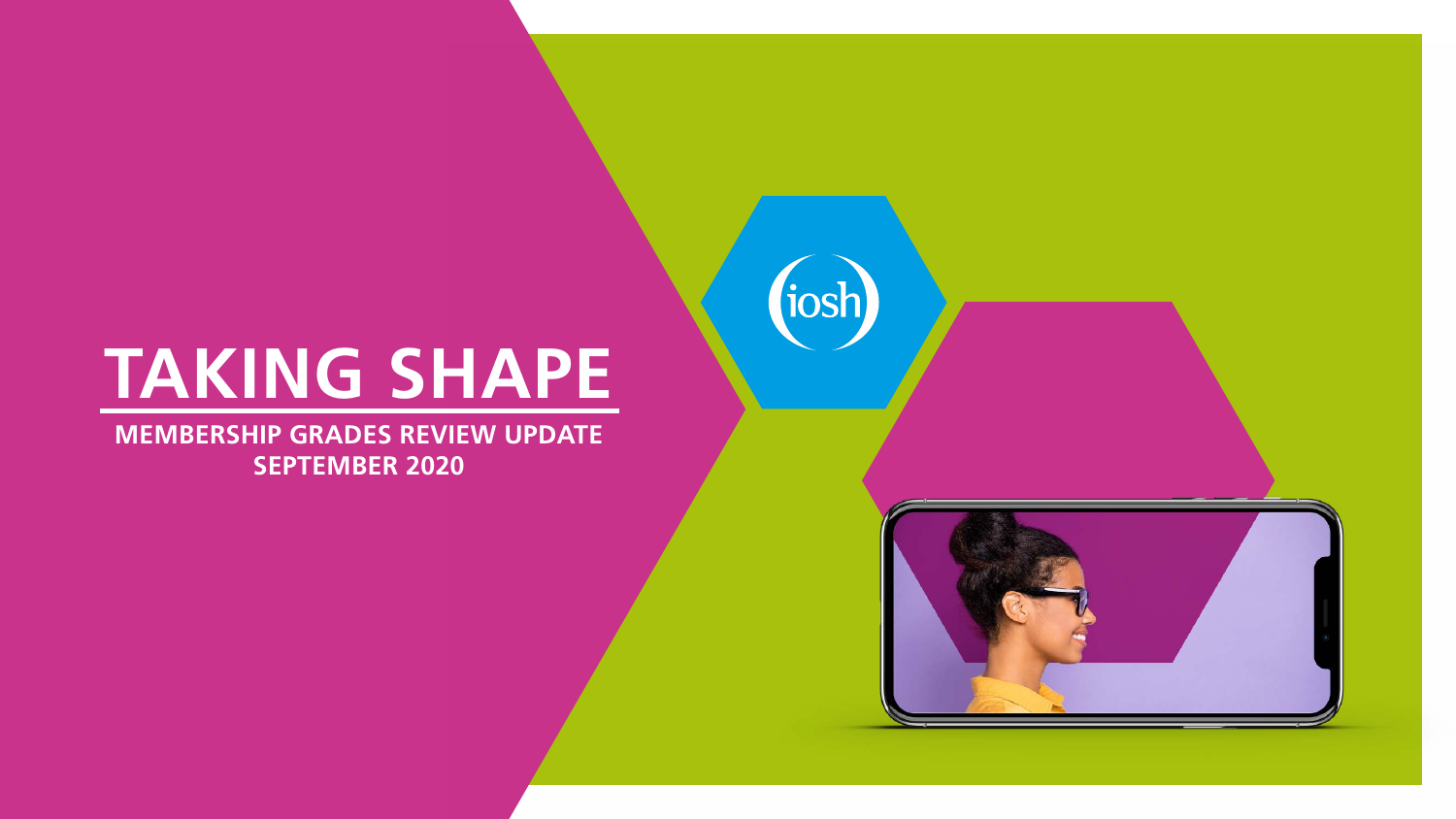The final proposed membership structure has been scrutinised and approved by the Board of Trustees and the Policy & Standards Committee, and we are delighted to be able to share it with you here.

As the results of the membership grades survey indicated that the majority of members were in favour of the changes we proposed, the grades structure you'll see on the following pages has not changed significantly. However, the descriptions have been improved and sharpened, in response to feedback.

If you are one of the many IOSH members who participated in the consultation, you can be assured that you have played your part in shaping the future of membership at IOSH.

Read on, to see the final proposed membership structure and find out how competency will be mapped to grades, to enhance your professional journey with IOSH.



### **HEADING IN THE RIGHT DIRECTION**

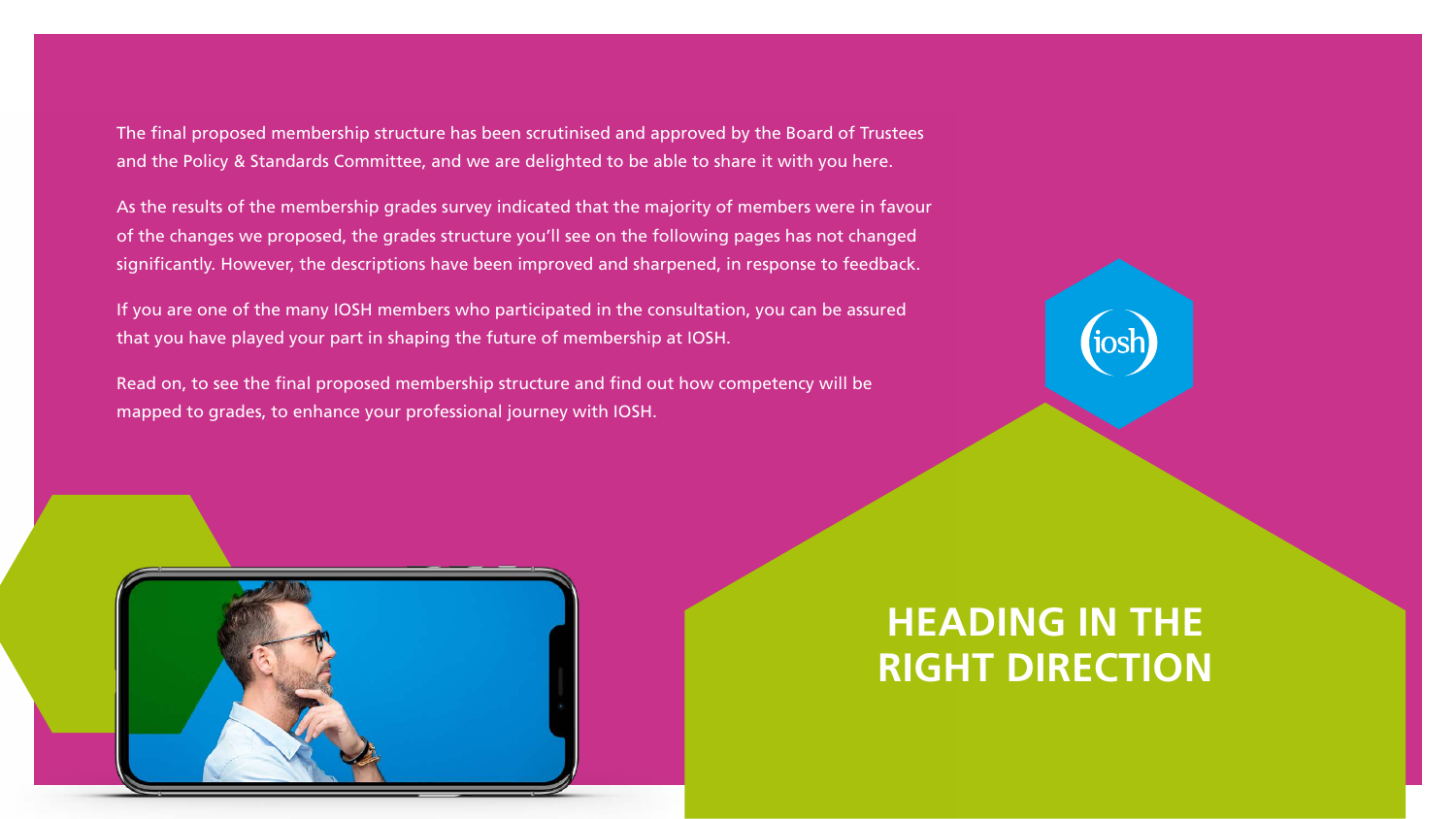| <b>GRADE</b><br><b>TITLE</b>      | <b>REQUIREMENTS FOR ENTRY</b>                                                                                                                                                                                                                                                                                                                                                                                                                             | <b>DENOMINATION/DESCRIPTION</b>                                                                                                                                                                                                                                                                                                                                                                                                                                                                                                                                                                                                                                                                                                                                   | <b>PROFESSIONAL</b><br><b>POST-</b><br><b>NOMINAL</b> | <b>SHOWING</b><br><b>COMPETENCY</b><br><b>AT RQF LEVEL</b> | <b>MEMBERSHIP</b><br><b>PROGRESSION</b>                 | <b>MAINTENANCE</b>                                                                      | <b>SANCTION</b><br><b>FOR NON-</b><br><b>COMPLIANCE</b><br><b>TO CPD</b> |
|-----------------------------------|-----------------------------------------------------------------------------------------------------------------------------------------------------------------------------------------------------------------------------------------------------------------------------------------------------------------------------------------------------------------------------------------------------------------------------------------------------------|-------------------------------------------------------------------------------------------------------------------------------------------------------------------------------------------------------------------------------------------------------------------------------------------------------------------------------------------------------------------------------------------------------------------------------------------------------------------------------------------------------------------------------------------------------------------------------------------------------------------------------------------------------------------------------------------------------------------------------------------------------------------|-------------------------------------------------------|------------------------------------------------------------|---------------------------------------------------------|-----------------------------------------------------------------------------------------|--------------------------------------------------------------------------|
| <b>AFFILIATE</b><br><b>MEMBER</b> | Open entry.<br>No experience or health and safety<br>qualifications are required.                                                                                                                                                                                                                                                                                                                                                                         | An Affiliate Member is defined as anyone:<br>• who is actively engaged in or considering a career in safety, health<br>and wellbeing or who has an active interest in the OSH sector and<br>wants to connect to a global health and safety support network<br>OR<br>• wanting to progress to other levels of membership, either based on<br>qualifications or experience, but who wants to "test out" IOSH first.                                                                                                                                                                                                                                                                                                                                                 | n/a                                                   | n/a                                                        | <b>Dependent on</b><br>qualifications and<br>experience | <b>Voluntary CPD</b>                                                                    | n/a                                                                      |
| <b>STUDENT</b><br><b>MEMBER</b>   | Open entry, but individuals must be<br>studying for an IOSH qualification<br>or equivalent IOSH-accredited<br>qualification at either Level 3,<br>Level 6 or 7.                                                                                                                                                                                                                                                                                           | A Student Member is defined as:<br>• an individual who is studying for an OSH qualification - from either<br>IOSH's own qualifications or equivalent.                                                                                                                                                                                                                                                                                                                                                                                                                                                                                                                                                                                                             | n/a                                                   | n/a                                                        | <b>Technical or</b><br><b>Certified</b>                 | <b>Voluntary CPD</b>                                                                    | n/a                                                                      |
| <b>TECHNICAL</b><br><b>MEMBER</b> | Should be able to demonstrate,<br>understand and implement the<br>technical requirements for delivering<br>OSH in the workplace through:<br>• Knowledge: gained through<br>the IOSH Level 3 Certificate in<br>Safety and Health for Business<br>Qualification, or equivalent IOSH-<br>accredited qualification<br><b>AND</b><br>• Experience: all applicants should<br>have completed a minimum of one<br>year's relevant experience operating<br>in OSH. | A Technical Member of IOSH will be able to:<br>• Undertake detailed work in a technical area of occupational health<br>and safety.<br>• Support internal and external relationships with customers and<br>suppliers.<br>• Manage resources, systems and processes effectively.<br>• Take responsibility for managing their own work and sometimes the<br>work of others.<br>Ultimately, a Technical Member can optimise their own, and their<br>company's performance, through effective use of appropriate OSH<br>processes, procedures and resources.<br>Technical Members undertaking further studies to reach Cert IOSH<br>level can be a 'Studying Technical Member', retaining their post-<br>nominals and can have full access to Student Member benefits. | <b>Tech IOSH</b>                                      | Level 3                                                    | <b>Certified</b>                                        | <b>Mandatory</b><br>annual CPD<br>(30 hours),<br>including<br>reflective<br>statements. | <b>Revert to</b><br><b>Affiliate</b>                                     |

### **FINAL PROPOSED MEMBERSHIP GRADES STRUCTURE**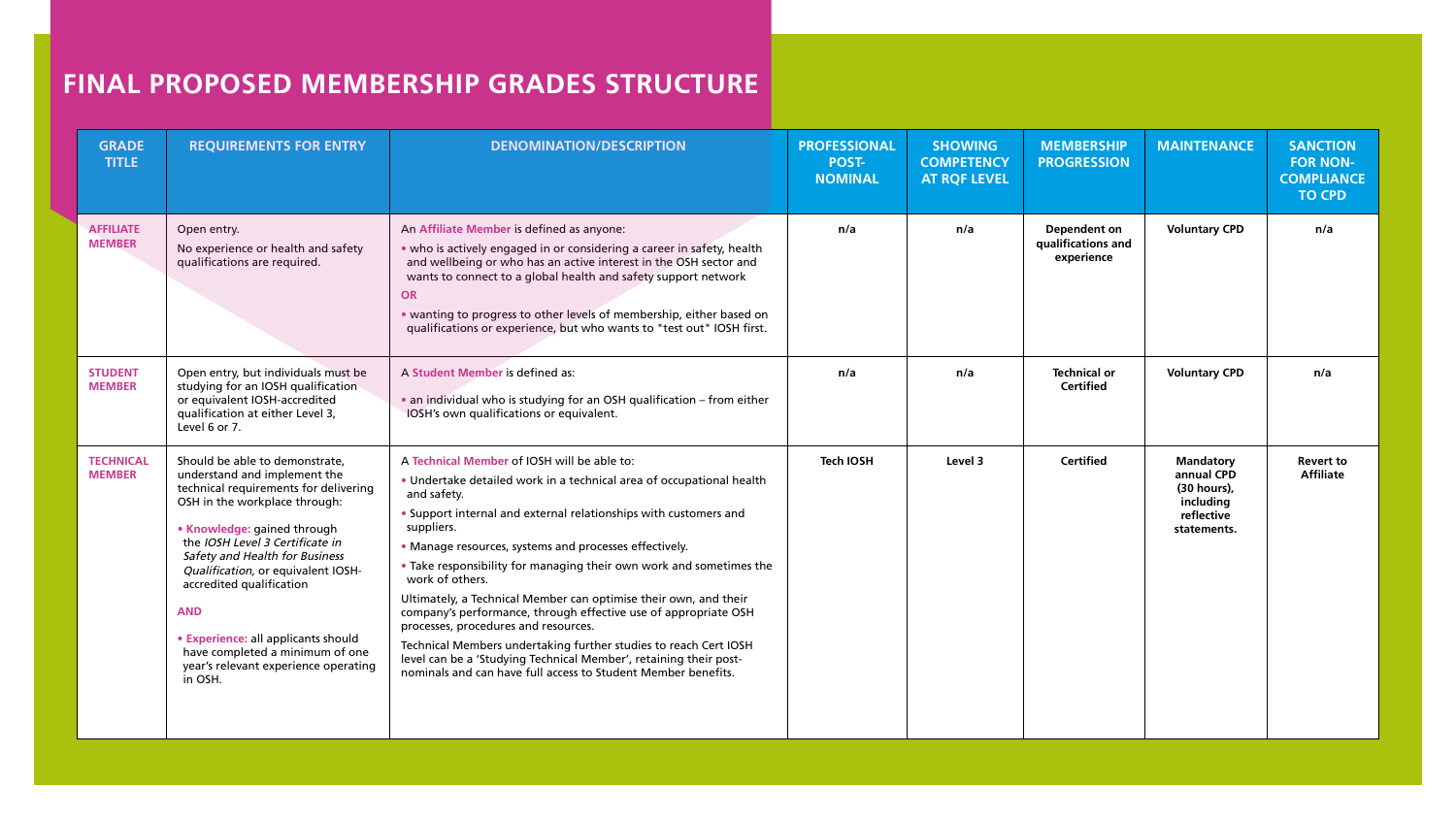| <b>GRADE</b><br><b>TITLE</b>      | <b>REQUIREMENTS FOR ENTRY</b>                                                                                                                                                                                                                                                                                                                                                                                                                                                                                                                                                   | <b>DENOMINATION/DESCRIPTION</b>                                                                                                                                                                                                                                                                                                                                                                                                                                                                                                                                                                                                                                                                                                                                                                                                                                                                          | <b>PROFESSIONAL</b><br><b>POST-</b><br><b>NOMINAL</b> | <b>SHOWING</b><br><b>COMPETENCY</b><br><b>AT RQF LEVEL</b> | <b>MEMBERSHIP</b><br><b>PROGRESSION</b> | <b>MAINTENANCE</b>                                                                                                                      | <b>SANCTION</b><br><b>FOR NON-</b><br><b>COMPLIANCE</b><br><b>TO CPD</b> |
|-----------------------------------|---------------------------------------------------------------------------------------------------------------------------------------------------------------------------------------------------------------------------------------------------------------------------------------------------------------------------------------------------------------------------------------------------------------------------------------------------------------------------------------------------------------------------------------------------------------------------------|----------------------------------------------------------------------------------------------------------------------------------------------------------------------------------------------------------------------------------------------------------------------------------------------------------------------------------------------------------------------------------------------------------------------------------------------------------------------------------------------------------------------------------------------------------------------------------------------------------------------------------------------------------------------------------------------------------------------------------------------------------------------------------------------------------------------------------------------------------------------------------------------------------|-------------------------------------------------------|------------------------------------------------------------|-----------------------------------------|-----------------------------------------------------------------------------------------------------------------------------------------|--------------------------------------------------------------------------|
| <b>CERTIFIED</b><br><b>MEMBER</b> | Should be able to demonstrate they<br>can lead through:<br>• Knowledge: gained through a Level<br>6 IOSH-accredited qualification<br>(Level 6 or above)<br><b>AND</b><br>• Experience: all applicants should<br>have a minimum of two years'<br>relevant experience in OSH<br><b>OR</b><br>• Knowledge and experience:<br>through successful completion<br>of IOSH's Accreditation of Prior<br><b>Experiential Learning (APEL)</b><br>assessment.                                                                                                                               | A Certified Member will be able to:<br>• Advise, assist and support the development of innovative, creative<br>and complex OSH-related work activities in the context of the wider<br>business.<br>Demonstrate high-level knowledge and capability within individual<br>specialisms and communicate effectively and professionally when<br>representing OSH internally and externally with customers and<br>suppliers.<br>. Use and provide information to support decision-making and be<br>commercially aware, with strong planning and financial awareness<br>to underpin the health, safety and wellbeing requirements of the<br>organisation.<br>Ultimately, a Certified Member of IOSH should be able to demonstrate<br>a sustainable approach to OSH, underpinned and supported by strong<br>policy and practice.                                                                                 | <b>Cert IOSH</b>                                      | Level 6                                                    | <b>Chartered</b>                        | <b>Mandatory</b><br>annual CPD (30<br>hours), including<br>reflective<br>statements.                                                    | <b>Revert to</b><br><b>Affiliate</b>                                     |
| <b>CHARTERED</b><br><b>MEMBER</b> | <b>Entry to Chartered Member grade</b><br>of membership is for IOSH Certified<br>Members who can demonstrate they<br>can lead and innovate through:<br>• Current and relevant knowledge:<br>evidenced with specific CPD within<br>IOSH Blueprint 2.0<br>• A current IOSH Ethics Certificate<br><b>AND</b><br>• Experience: a minimum of<br>three years' relevant leadership<br>experience in an OSH role<br><b>OR</b><br>• Knowledge and experience:<br>through successful completion<br>of IOSH's Accreditation of Prior<br><b>Experiential Learning (APEL)</b><br>assessment. | A Chartered Member will be able to:<br>• Act as a visible leader for the OSH function and be a senior<br>influencer to ensure organisational accountability for the health,<br>safety and wellbeing of the organisation.<br>. Interface with the wider organisation, its customers and suppliers,<br>represent the OSH requirements at senior management level and<br>provide input to board-level discussions.<br>• Participate in business strategy, aligning the OSH requirements with<br>the organisation, its vision, mission and objectives.<br>. Be a senior influencer in holding the organisation to account for the<br>performance of OSH and its impact on the business, including quality<br>outputs and minimising organisational disruption and risk.<br>Ultimately, a Chartered Member is equipped to be a policy driver, with<br>responsibility for optimising resource in the function. | <b>CMIOSH</b>                                         | Level 7 (as part<br>of mandated<br>CPD)                    | <b>Chartered Fellow</b>                 | <b>Mandatory</b><br>annual CPD<br>(30 hours),<br>including<br>reflective<br>statements<br>and annual IOSH<br><b>Ethics Certificate.</b> | <b>Revert to</b><br><b>Affiliate</b>                                     |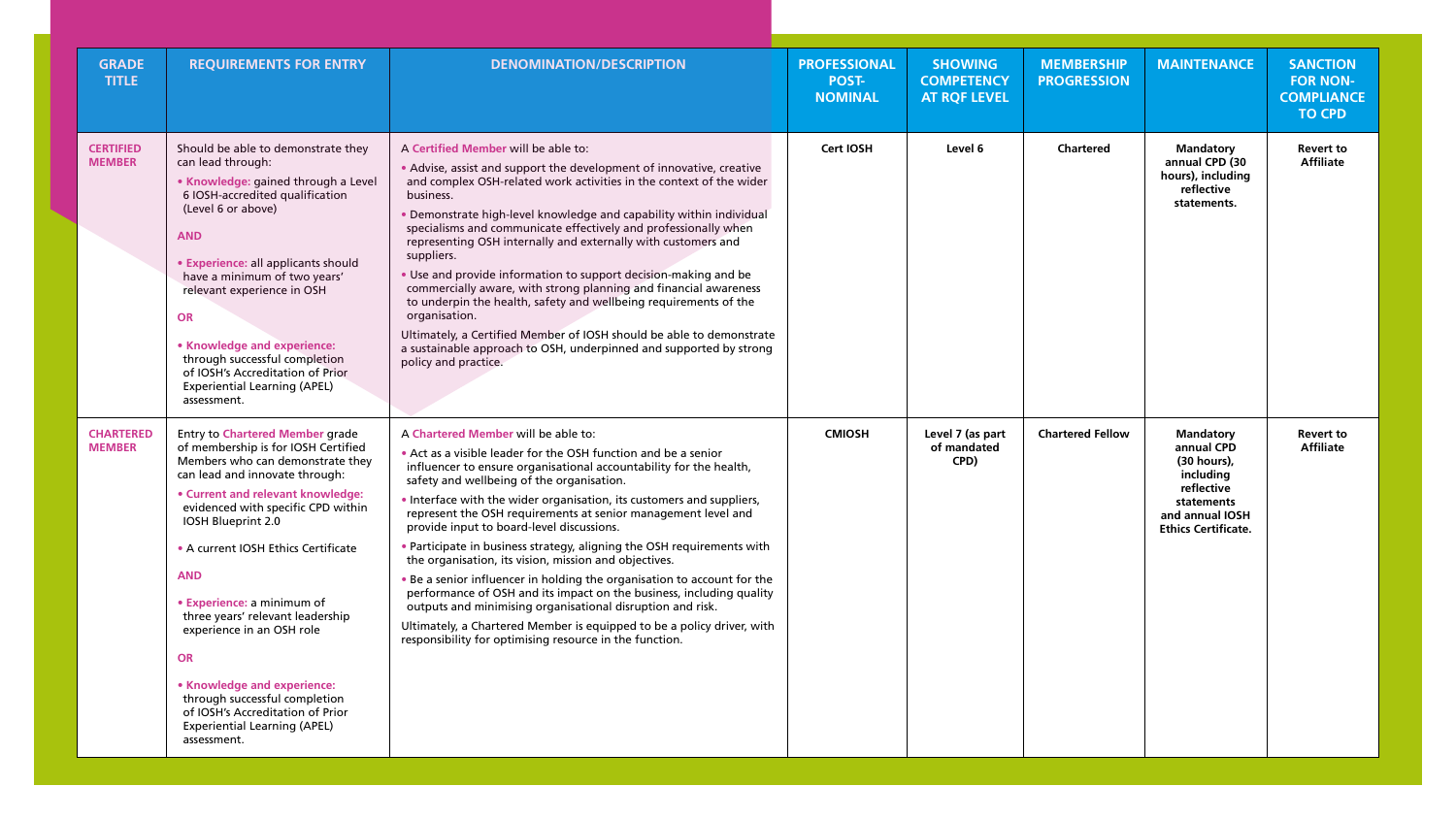| <b>GRADE</b><br><b>TITLE</b>      | <b>REQUIREMENTS FOR ENTRY</b>                                                                                                                                                                                                                                                                                                                                                                                                                               | <b>DENOMINATION/DESCRIPTION</b>                                                                                                                                                                                                                                                                                                                                                                                                                                                                                                                                                                                                          | <b>PROFESSIONAL</b><br><b>POST-</b><br><b>NOMINAL</b> | <b>SHOWING</b><br><b>COMPETENCY</b><br><b>AT ROF LEVEL</b> | <b>MEMBERSHIP</b><br><b>PROGRESSION</b> | <b>MAINTENANCE</b>                                                                                                                         | <b>SANCTION</b><br><b>FOR NON-</b><br><b>COMPLIANCE</b><br><b>TO CPD</b> |
|-----------------------------------|-------------------------------------------------------------------------------------------------------------------------------------------------------------------------------------------------------------------------------------------------------------------------------------------------------------------------------------------------------------------------------------------------------------------------------------------------------------|------------------------------------------------------------------------------------------------------------------------------------------------------------------------------------------------------------------------------------------------------------------------------------------------------------------------------------------------------------------------------------------------------------------------------------------------------------------------------------------------------------------------------------------------------------------------------------------------------------------------------------------|-------------------------------------------------------|------------------------------------------------------------|-----------------------------------------|--------------------------------------------------------------------------------------------------------------------------------------------|--------------------------------------------------------------------------|
| <b>CHARTERED</b><br><b>FELLOW</b> | Entry to Chartered Fellow grade of<br>membership is for IOSH Chartered<br>Members who can demonstrate they<br>are competent to lead and innovate<br>through:<br>• Current and relevant knowledge:<br>evidenced with specific CPD within<br>IOSH Blueprint 2.0<br>• A current IOSH Ethics Certificate<br><b>AND</b><br>• Experience: a minimum of<br>five years' relevant leadership<br>experience in a senior-level role(s)<br>with responsibility for OSH. | The grade of Chartered Fellow recognises IOSH Chartered Members<br>who evidence excellence in practice and excellence in contribution.<br>In addition to meeting the competency criteria for a Chartered<br>Member, an IOSH Chartered Fellow is one who demonstrates<br>significant seniority and experience and is highly influential within the<br>OSH profession locally, nationally and/or internationally.<br>In addition, a Chartered Fellow must be able to demonstrate an<br>outstanding commitment to the OSH profession and is clearly visible<br>in contributing to the development of the profession in a number of<br>ways. | <b>CFIOSH</b>                                         | <b>As Chartered</b>                                        | n/a                                     | <b>Mandatory</b><br>annual CPD<br>$(30 hours)$ ,<br>including<br>reflective<br>statements<br>and annual IOSH<br><b>Ethics Certificate.</b> | <b>Revert to</b><br><b>Affiliate</b>                                     |

|  | <b>RECOGNITION AWARD</b> |
|--|--------------------------|
|  |                          |
|  |                          |

| <b>RECOGNITION AWARD</b> |                                                                                                                                                                                                                                                        |                                                                                                                                                                                                                                                                                                                                                                                                                                                                                             |     |     |     |     |     |  |  |  |
|--------------------------|--------------------------------------------------------------------------------------------------------------------------------------------------------------------------------------------------------------------------------------------------------|---------------------------------------------------------------------------------------------------------------------------------------------------------------------------------------------------------------------------------------------------------------------------------------------------------------------------------------------------------------------------------------------------------------------------------------------------------------------------------------------|-----|-----|-----|-----|-----|--|--|--|
| <b>COMPANION</b>         | A Companion of the Institution of<br><b>Occupational Safety and Health is</b><br>the highest accolade and level of<br>recognition awarded by IOSH.<br>Invitations to become a Companion<br>of IOSH are made directly by the<br>IOSH Board of Trustees. | An individual who is known as an exceptional and prestigious leader<br>in the field of occupational health, safety, and wellbeing.<br>A Companion of IOSH will have a proven track record externally, is<br>a significant influencer and has demonstrated exceptional impact in<br>their field of expertise and in OSH and related professions.<br>A Companion of IOSH will contribute significantly to the profession,<br>helping to build credibility and create a legacy for the future. | n/a | n/a | n/a | n/a | n/a |  |  |  |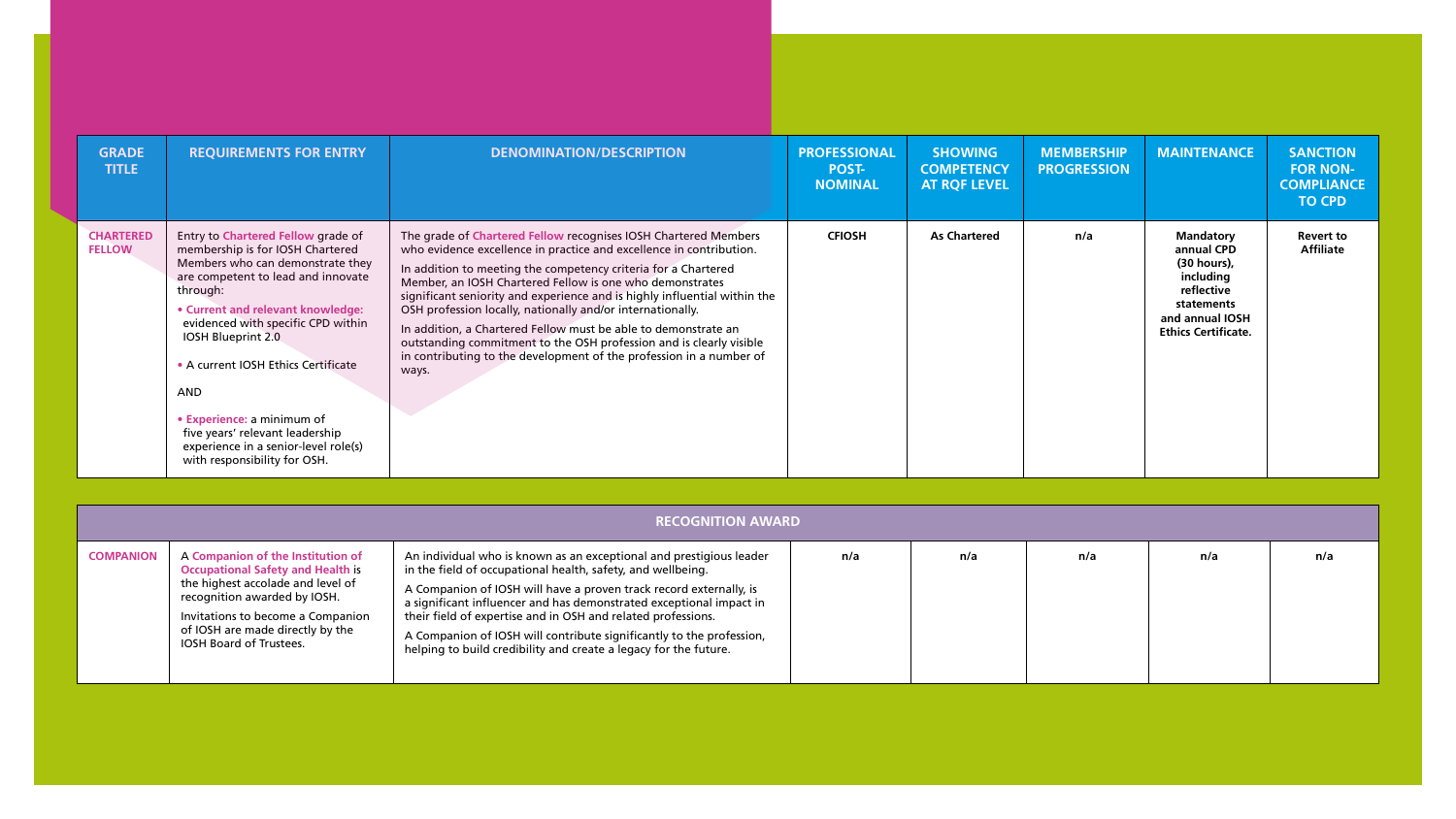**Competency framework researched and developed in consultation with members and employers**

**Membership grades reviewed in consultation with members and other important stakeholders**

**Both will come together in Blueprint 2.0 to deliver robust assessment of IOSH membership grades**

**With competencies mapped to grades in Blueprint, you'll have a tailored professional journey to guide your career development.**

### **ENHANCING YOUR PROFESSIONAL JOURNEY**



## (iosh) blueprint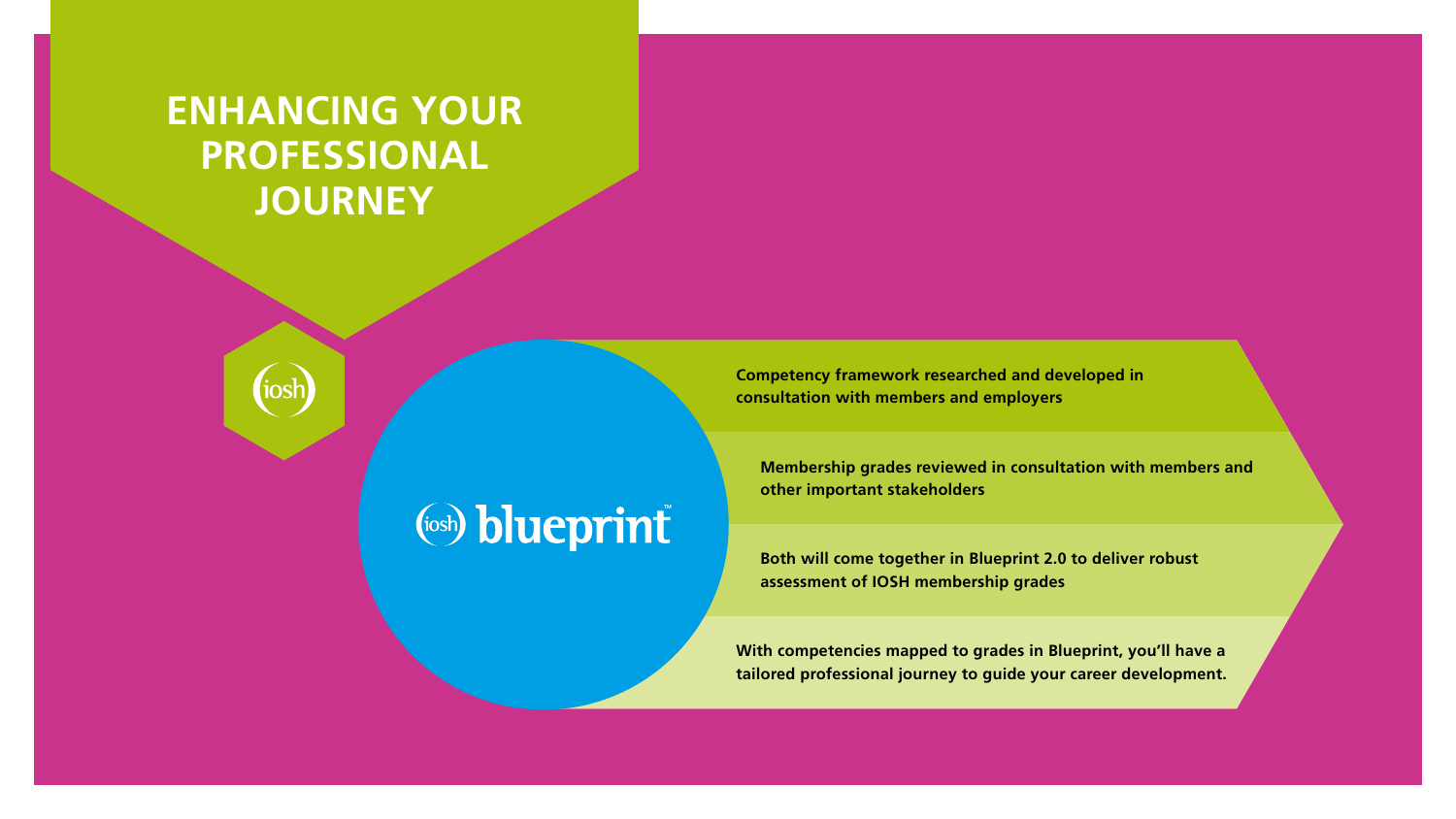### **HOW WILL COMPETENCY BE MAPPED TO IOSH GRADES?**



**C o r e**

**Health and safety law**

**Risk management**



**Leadership and management**

**Planning**

**Strategy**

### **IOSH COMPETENCY FRAMEWORK**

To see all the 69 competencies, please visit: **[www.iosh.com/competencyframework](http://www.iosh.com/competencyframework)**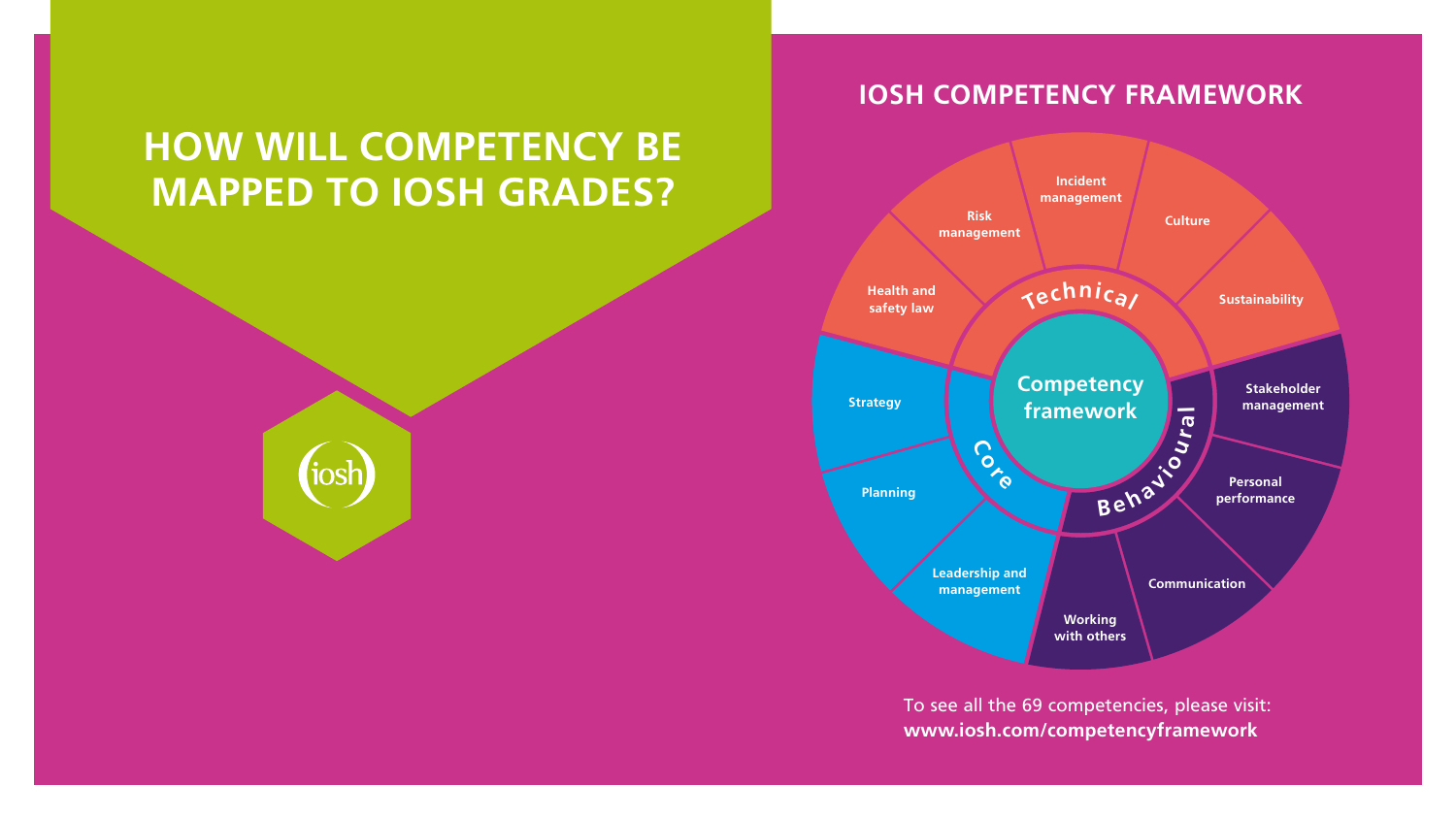#### **YOUR COMPETENCIES BUILT IN.**

### **3 CATEGORIES. 12 AREAS. 69 COMPETENCIES. ALL DELIVERED THROUGH BLUEPRINT 2.0**

|  | (iosh) blueprint |
|--|------------------|
|  |                  |
|  |                  |

| TECHNICAL   | • Health & Safety Law • Risk Management<br>• Culture • Sustainability                  |
|-------------|----------------------------------------------------------------------------------------|
| BEHAVIOURAL | • Personal Per<br>• Stakeholder Management<br>• Communication<br>• Working with others |
| CORE        | • Planning<br>• Leadership & Management                                                |

• Incident Management

rformance

• Strategy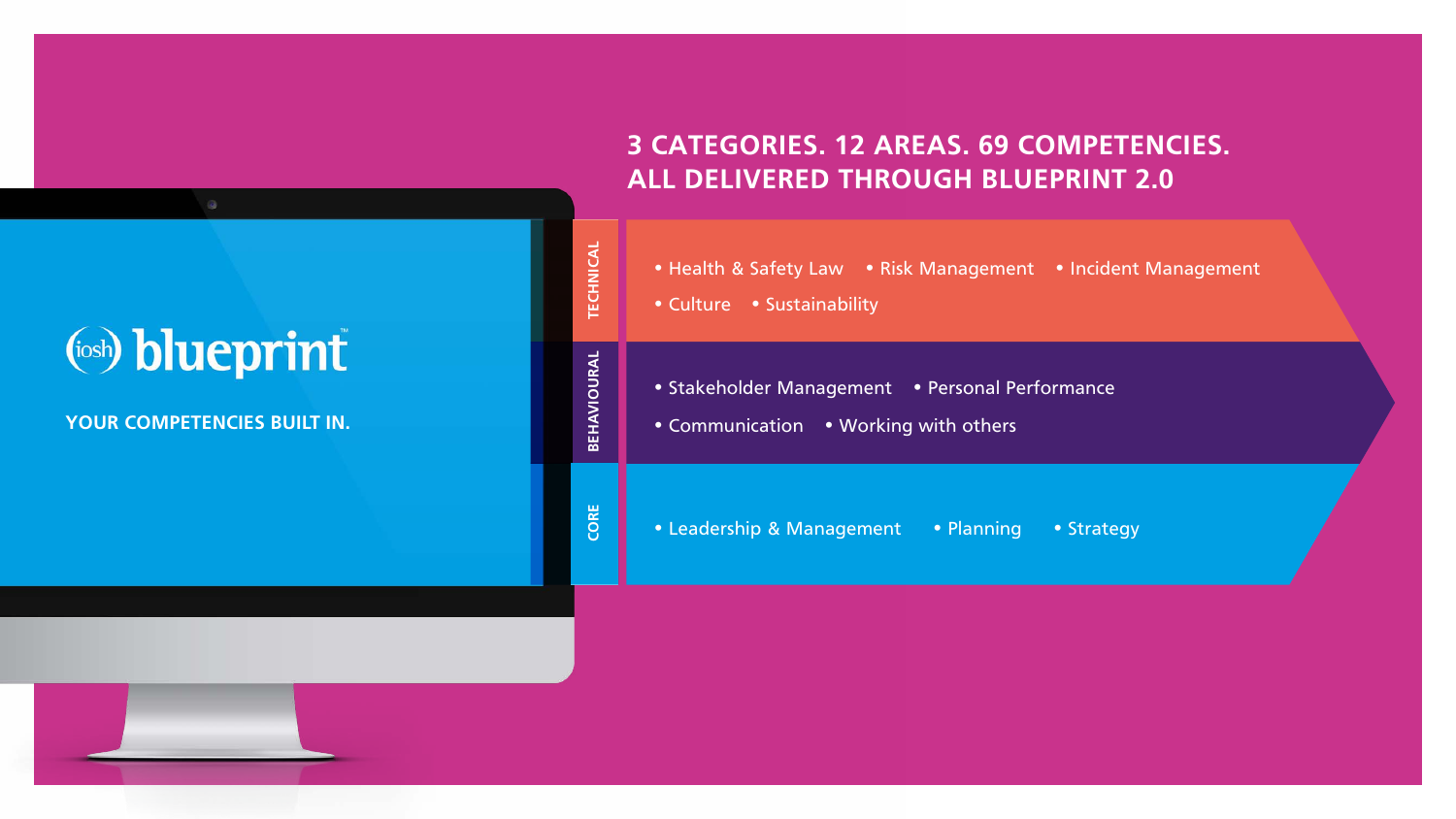### **Here's how it will work for each grade in Blueprint:**

- **Essential** competencies will need to be evidenced on entry in line with the standard
- **Complementary** competencies will be developed within the grade, so the member becomes fully competent at the required level, and ready to move up at the appropriate time
- There'll be a learning outcome for each competency statement
- The competency statements and learning outcomes will not be visible to you in Blueprint but read on to see how they will be built into the software once we know the outcome of the membership grades review.

## **THE PROCESS OF MAPPING**

### **ESSENTIAL AND COMPLEMENTARY COMPETENCIES**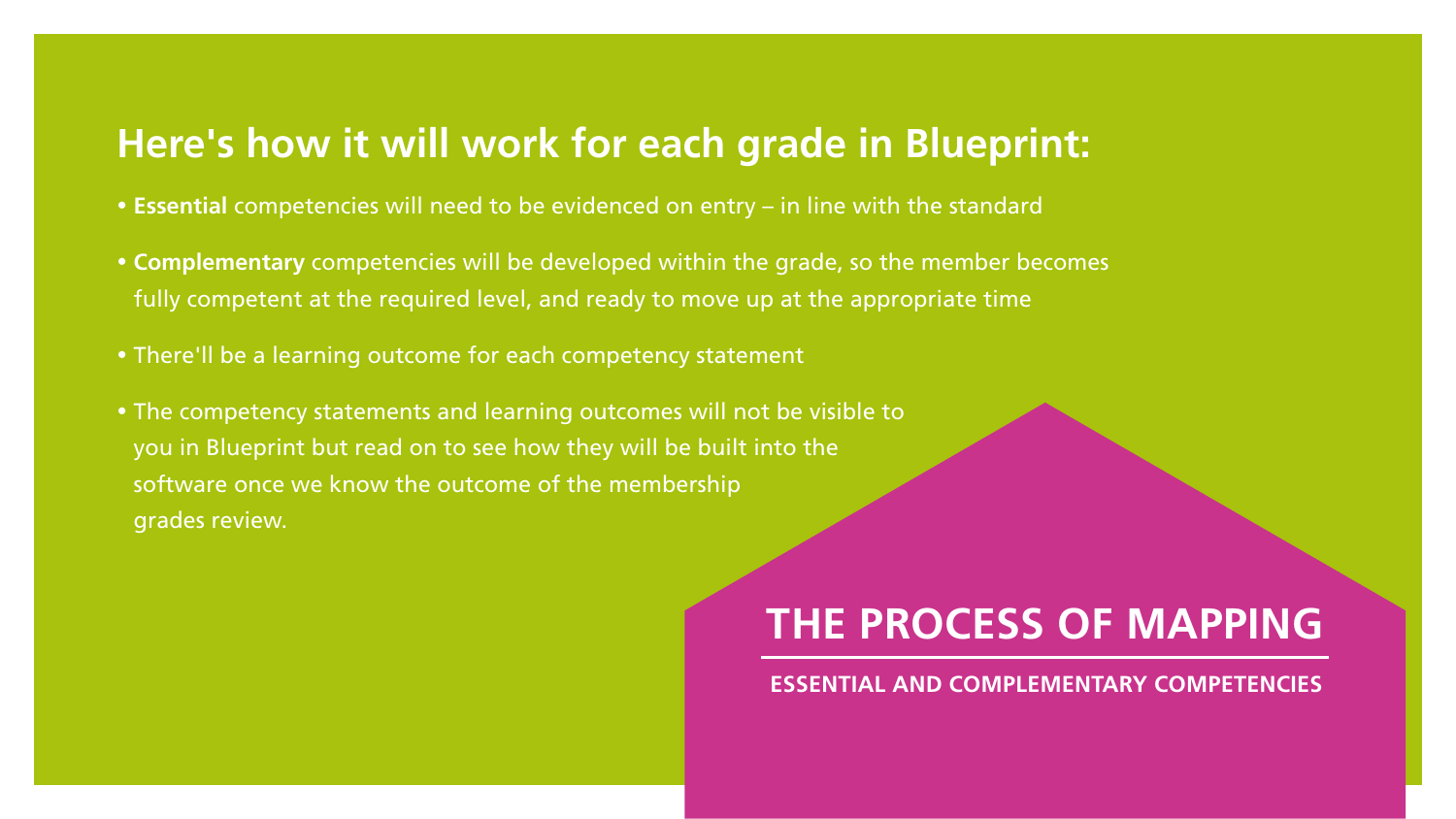| <b>COMPETENCY DESCRIPTION</b> | <b>STATEMENTS</b> |                                                                                                                                                                                                                                                                                                                                                                                                                                                                                                          | <b>LEARN &amp; DEVELOP -</b><br><b>COMPETENCY STATEMENTS - CPD</b>                                    | <b>L&amp;D LEARNING OUTCOMES -</b><br><b>CPD</b>                                                                                                                   |
|-------------------------------|-------------------|----------------------------------------------------------------------------------------------------------------------------------------------------------------------------------------------------------------------------------------------------------------------------------------------------------------------------------------------------------------------------------------------------------------------------------------------------------------------------------------------------------|-------------------------------------------------------------------------------------------------------|--------------------------------------------------------------------------------------------------------------------------------------------------------------------|
|                               |                   | Ensures that the latest thinking on<br>Understands developments in                                                                                                                                                                                                                                                                                                                                                                                                                                       | Proactively attends<br>Locally monitors the impact of                                                 | Monitors the impact of<br>Monitors the achievement of                                                                                                              |
|                               |                   | Undertakes personal and professional<br>development into                                                                                                                                                                                                                                                                                                                                                                                                                                                 | Contributes to thought leadership on<br>Gathers data on human capital to look at.<br>Is aware of      | Identifies trends and practices on<br>Collates data on<br>Understands the changing demographic                                                                     |
|                               |                   | Provides OSH input for community led                                                                                                                                                                                                                                                                                                                                                                                                                                                                     | Actively supports community-based initiatives<br>with<br>Collaborates and engages more widely across. | Supports community-based initiatives within<br>the OSH function<br>Collaborates across the business to<br>Ensures safeguarding arrangements are<br>established for |
|                               |                   | Undertakes personal and professional<br>development into the<br>Provides guidance on                                                                                                                                                                                                                                                                                                                                                                                                                     | Supports the implementation of<br>Is responsible for generating and collecting.                       | Supports the implementation.<br>Generates ideas for<br>Identifies opportunities for                                                                                |
|                               |                   | Works with stakeholders to<br>Investigates to promote<br>Develops audit processes.<br>Develops processes which enhance                                                                                                                                                                                                                                                                                                                                                                                   | Communicates standards to eliminate<br>Investigates, encourages and promotes                          | Communicates standards to eliminate<br>Identifies alleged breaches of<br>Mandate for                                                                               |
|                               |                   | <b>EXAMPLE OF MAPPING COMPETENCIES</b><br><b>TO TECH IOSH - INDICATIVE ONLY</b><br><b>ENTRY COMPETENCY</b><br>Takes responsibility for researching and<br>monitoring<br>Take responsibility for.<br>Specifically engages in personal and<br>professional development that<br>Ensures all appropriate safeguarding<br>arrangements are established and<br>better understand<br>Provides up to date guidance on<br>Works with stakeholders to develop the<br>application of<br>Mandates where possible for | Professionally engages in CPD initiatives to                                                          | <b>ENTRY LEARNING OUTCOMES</b><br>Suggests any potential trend implications for                                                                                    |

# **EXAMPLE OF MAPPING COMPETENCIES**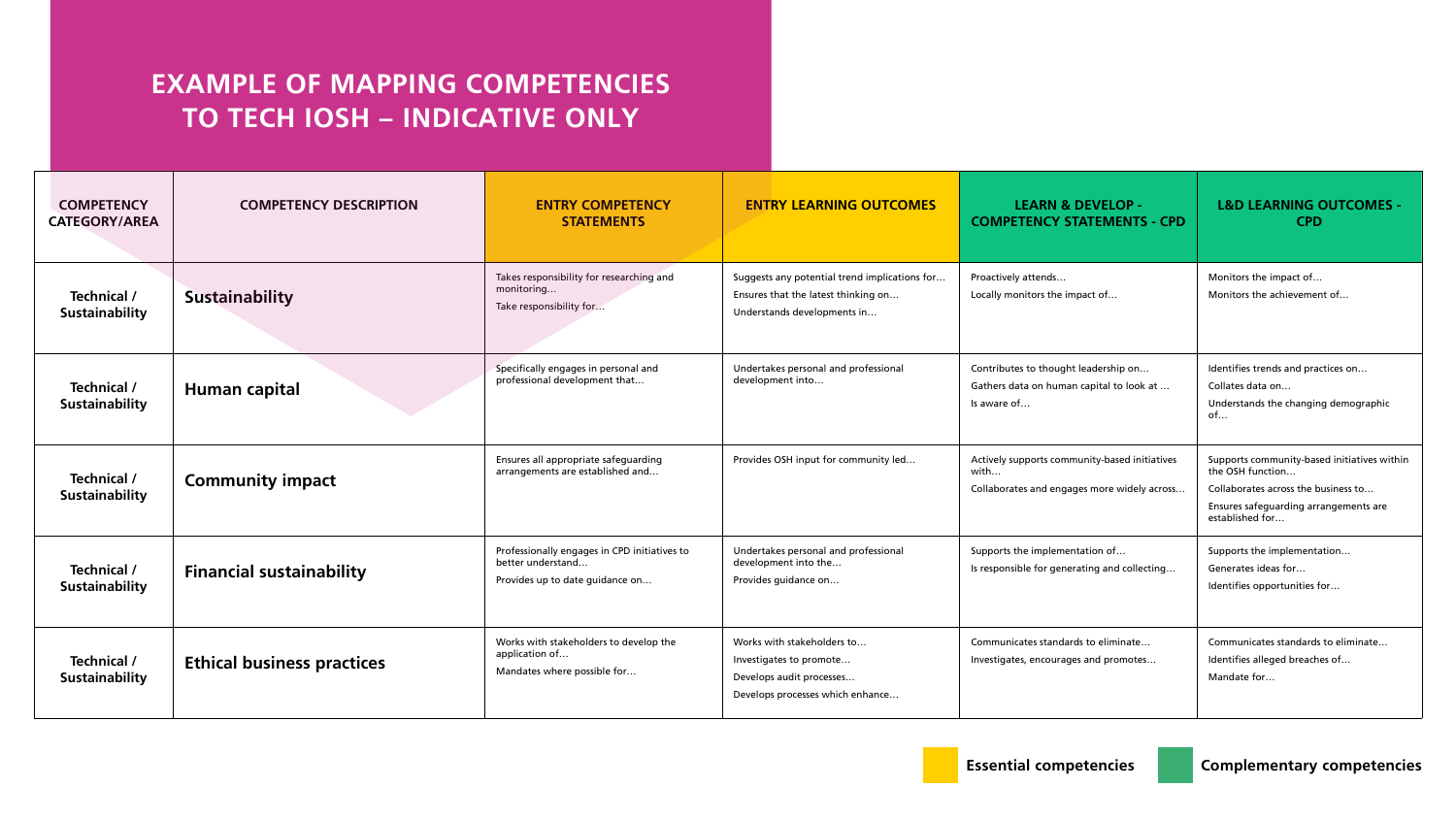

#### **When is Blueprint 2.0 going live?**

As is the case for many other organisations, the impact of the Covid-19 pandemic has forced IOSH to take important decisions and steps to adjust, pause and delay some of our planned system implementations, prioritising work that ensures a continuity of service and support to our members, partners, customers, and staff.

In light of this, and as we are still awaiting Privy Council outcome, implementing the changes to the membership grades will be later than anticipated.

Once we receive an outcome from our Privy Council submission, we will be in a more favourable position to confirm launch timings and provide an update on other key developments including the Ethics Certificate, Blueprint 2.0, the new CPD scheme and the associated assessment and transition processes. These are all progressive developments which will significantly enhance the way we support members through their careers.